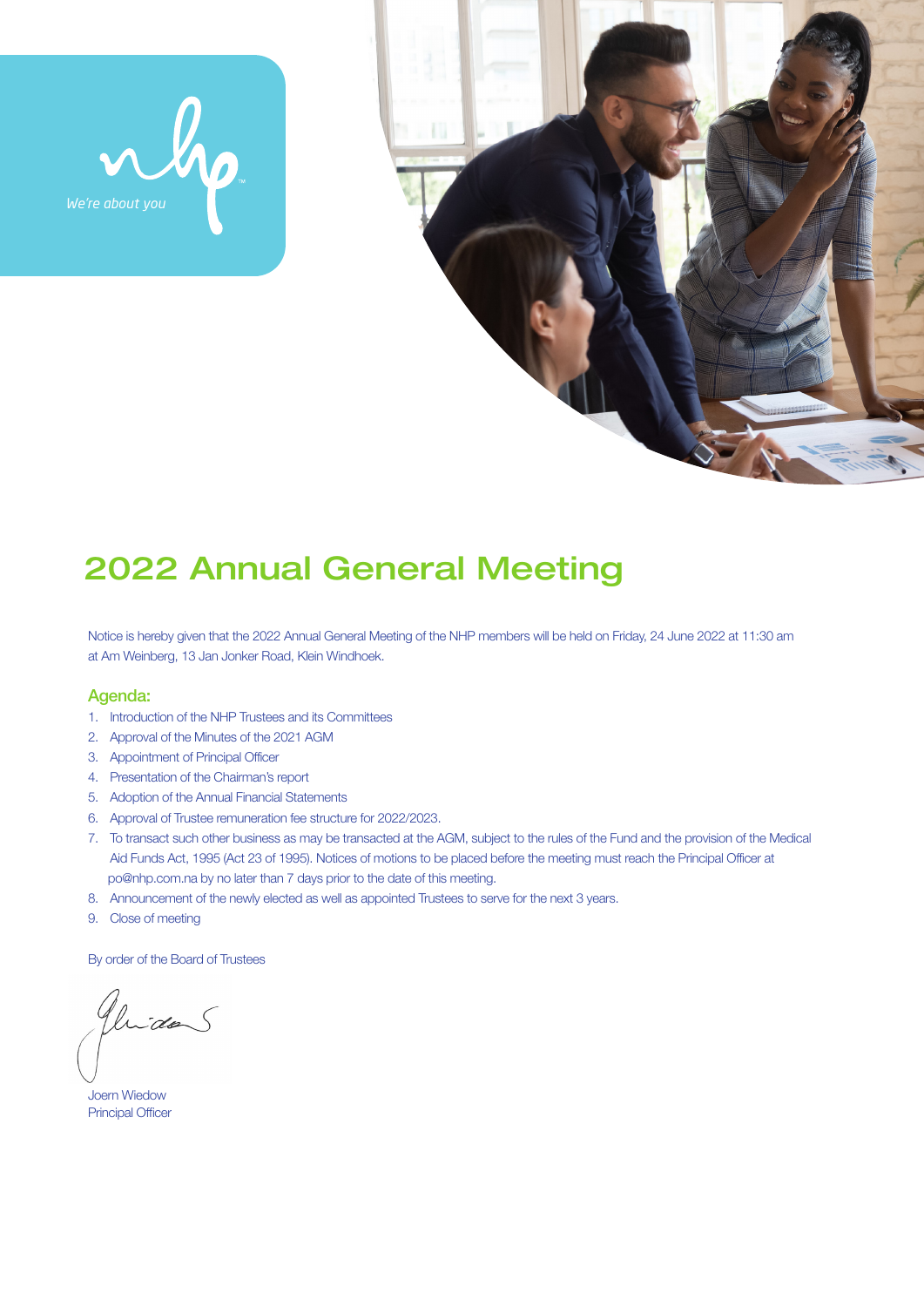## Introducing the NHP Board of Trustees and its **Committees**

#### NHP Board of Trustees

The NHP Board of Trustees comprises of 7 elected and 5 appointed Trustees who serve for a period of 3 years, whereafter they are required to retire from the Board, but may stand for reelection, should they wish to serve again.

The Board of Trustee members serve for a maximum of 3 terms of 3 years each whereafter they retire. In the interest of the Fund, the Board of Trustees may decide to allow retired Board of Trustee members to stand for re-election beyond 9 years if, after an independent assessment by the Board, there are no relationships or circumstances likely to affect, or appear to affect, the Board's judgment.

The Board of Trustee members are responsible to ensure the enactment of its core purpose which is underpinned by good corporate governance principles and responsible citizenship.

The Board of Trustee members furthermore ensure continued sustainable value in the best interest of the members of NHP and the Fund's stakeholders, by applying financial soundness and maintaining a healthy membership base.

All Board of Trustee members, although they might have been initially nominated due to their employment at employer groups, are appointed to serve in the interest of the Fund's members and thus do not represent the interest of their respective employers at Board meetings.

The Board of Trustee members are accountable to the members of the Fund and manages itself. The Board of Trustees is assisted by the Principal Officer who is the only employee of the Fund.

The Board of Trustees created 4 Committees to assist in the execution of its duties. A maximum of 6 Trustees per Committee may serve on these committees.

#### Nomination and Remuneration Committee (NRC)

The NRC assists the Board of Trustees in fulfilling its responsibility to the nomination process, performance, succession and setting of remuneration levels of the Board of Trustees and the Principal Officer.

The NRC comprises of 6 Board of Trustee members, the Principal Officer and the Fund Administrator.

Its main purpose is to:

- Implement a performance assessment framework of the Board of Trustee members and the Principal Officer.
- Ensure that the appropriate procedures exist to assess remuneration levels of the Chairman and other Board of Trustees and Committee members as well as the Principal Officer.
- Screen nominated and appointed Trustees as to their qualifications, profiles, experience and general suitability to serve on the Board in the interest of the members in line with an annual gap analysis conducted by the NRC.

• Strive to comply with best practices, to react to changing conditions and to ensure that the Board of Trustees is best able to attract Trustees of the highest quality.

#### Product Development Committee (PDC)

The PDC assists the Board of Trustees in respect of benefit design enhancements and changes, ensuring that the overall look and feel of the Fund is appealing to the members.

The PDC comprises of 6 Board of Trustee members, the Principal Officer and the Fund Administrator.

#### Its main purpose is to:

- Annually review the different benefit options offered by the Fund with the rest of the industry in order to ensure product competitiveness.
- Ensure that requests by stakeholders and members regarding the benefits provided are accommodated where possible, without putting affordability at risk.
- Establish an actuarial costing model to ensure that the benefits provided are covered by the monthly contributions paid by members.
- Ensure that the benefits provided by the Fund are communicated in a presentable way and timeously to the members, in order to allow them to select the correct benefit option depending on their personal circumstances.

### Ex-Gratia Committee (EGC)

The EGC assists the Board of Trustees in assessing and if in agreement, allocating additional funds available to members (over and above the normal benefit amount for which they would not qualify in terms of the Fund's rules upon applications received).

The EGC comprises of 6 Board of Trustee members, the Principal Officer and the Fund Administrator.

#### Its main purpose is to:

- Evaluate the merits of each Ex-Gratia application by applying criteria like financial hardship (main criteria), length of membership on the Fund, clinical appropriateness etc. to each application.
- Evaluate each application objectively and consistently with the assistance of an actuarial model.
- Ensure that payments of all applications are made within the allocated budgets.

### 2021 Ex-Gratia figures

- Total Ex-Gratia allocations by the Ex-Gratia Committee amounts to N\$ 6,102,798.37 for 2021.
- The Board of Trustees allocated a further N\$ 3,456,189.33 in respect of Ex-Gratia requests dealt with by them.
- The total amount allocated for Ex-Gratia assistance during the 2021 financial year amounted to N\$ 9,558,987.70.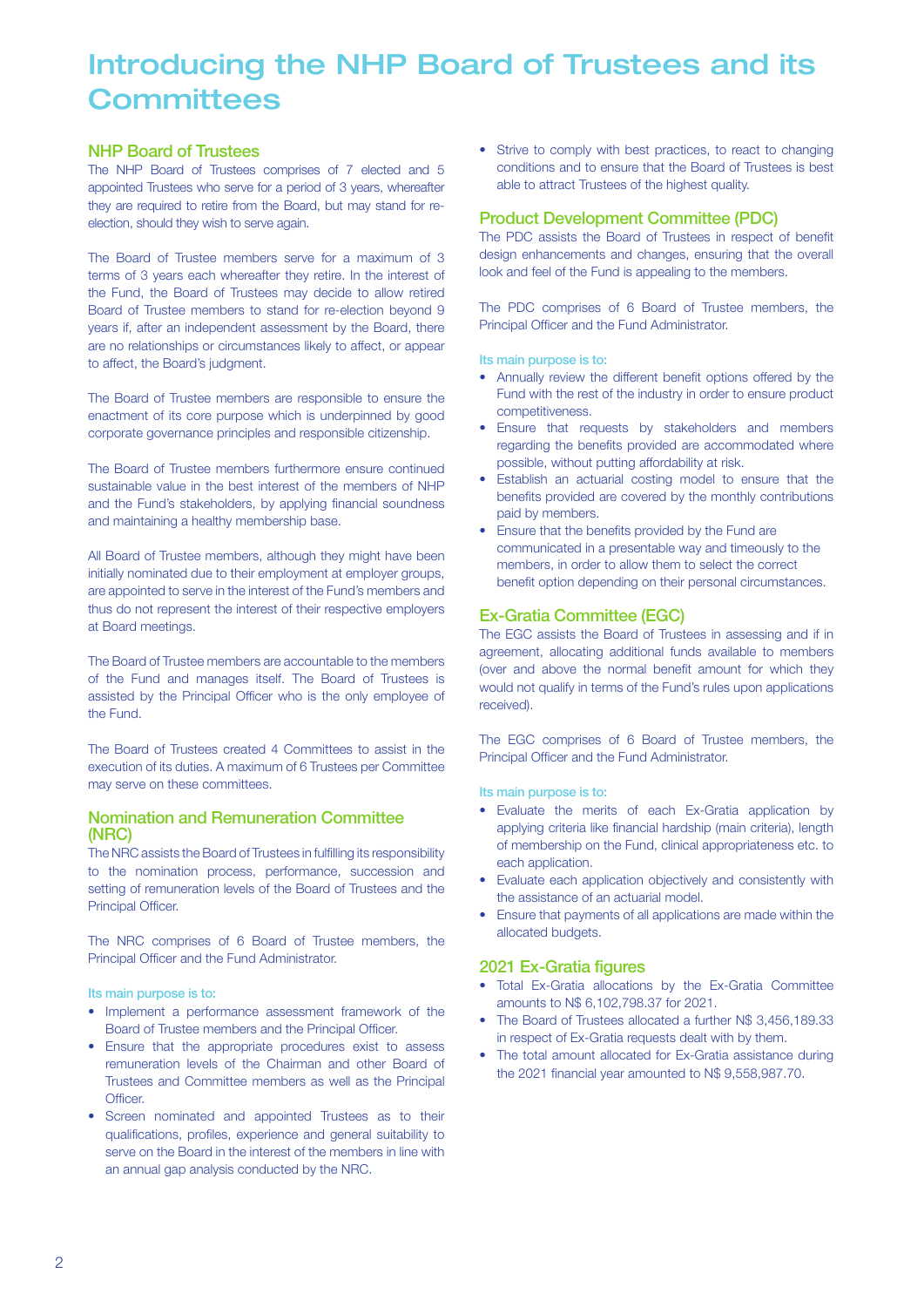#### Audit, Investment and Risk Committee (AIRC)

The AIRC assists the Board of Trustees in fulfilling its responsibility to ensure internal financial controls and to manage financial risks.

The AIRC comprises of 6 Board of Trustee members, the Principal Officer and the Fund Administrator.

Its main purpose is to:

- Assist the Board of Trustees in fulfilling its oversight responsibilities.
- Ensure that the Board of Trustees is made aware of all matters which may significantly impact the financial status, investment affairs as well as the risk status of the Fund.
- Review the financial reporting and audit process, as well as the system of internal control and the management of financial, investment as well as business risks.
- Execute its mandate as defined by the AIR Charter and Investment Strategy.
- Monitor the Funds compliance with laws and regulations as well as its own code of conduct.

#### Under normal circumstances the committees meet as follows:

- Board of Trustees 6x per annum,
- NRC 5x per annum,
- PDC 6x per annum,
- EGC 12x per annum (due to the urgency of applications submitted),
- AIRC 4x per annum

During the 2021 financial year a total of N\$ 980,950.00 was paid to Trustees in sitting and retainer fees. A total of 35 meetings were held during the course of 2021 with the number of Trustees attending these meetings being 180.

#### **General**

All Board of Trustees and Committee meetings are held after normal working hours so as not to interfere with Board of Trustee members' normal working hours.

| <b>Breakdown of Committees</b> | Board of<br><b>Trustees</b>      | <b>AIR</b><br>Committee<br>members | <b>NRC</b><br>Committee<br>members | PDC<br>Committee<br>members | Ex-Gratia<br>Committee<br>members |
|--------------------------------|----------------------------------|------------------------------------|------------------------------------|-----------------------------|-----------------------------------|
| Membership requirement         | Maximum of<br><b>12 Trustees</b> | Maximum of<br>6 Trustees           | Maximum of<br>6 Trustees           | Maximum of<br>6 Trustees    | Maximum of<br>6 Trustees          |
| Quorum requirement             | 7 Trustees                       | 4 Trustees                         | 4 Trustees                         | 4 Trustees                  | 4 Trustees                        |
| D Garosas                      | Chairman                         |                                    | Member                             |                             | Member                            |
| <b>W</b> Duvel                 | Vice-Chairman                    | Chairman                           |                                    | Member                      |                                   |
| P McCallum                     | <b>Trustee</b>                   | <b>Member</b>                      | Member                             |                             |                                   |
| E Botes                        | <b>Trustee</b>                   |                                    |                                    | Chairman                    | Chairman                          |
| J Kambala                      | <b>Trustee</b>                   |                                    | Chairman                           | Member                      |                                   |
| <b>H</b> Volschenk             | <b>Trustee</b>                   | <b>Member</b>                      |                                    |                             | Vice-Chairman                     |
| S Kangowa                      | <b>Trustee</b>                   |                                    | Vice-Chairman                      |                             | Member                            |
| M van Zyl                      | <b>Trustee</b>                   | <b>Member</b>                      |                                    | <b>Member</b>               |                                   |
| R Witbooi                      | <b>Trustee</b>                   | Vice-Chairman                      |                                    | Member                      |                                   |
| K Yeboah                       | <b>Trustee</b>                   |                                    |                                    | Vice-Chairman               | Member                            |
| T lileka-Amupanda              | <b>Trustee</b>                   |                                    | <b>Member</b>                      |                             | <b>Member</b>                     |
| I Kadhila                      | <b>Trustee</b>                   | <b>Member</b>                      | <b>Member</b>                      |                             |                                   |

NHP Board of Trustees as per August 2021

Each Trustee serves on at least 1 but not more than 2 Committees (unless as invitee).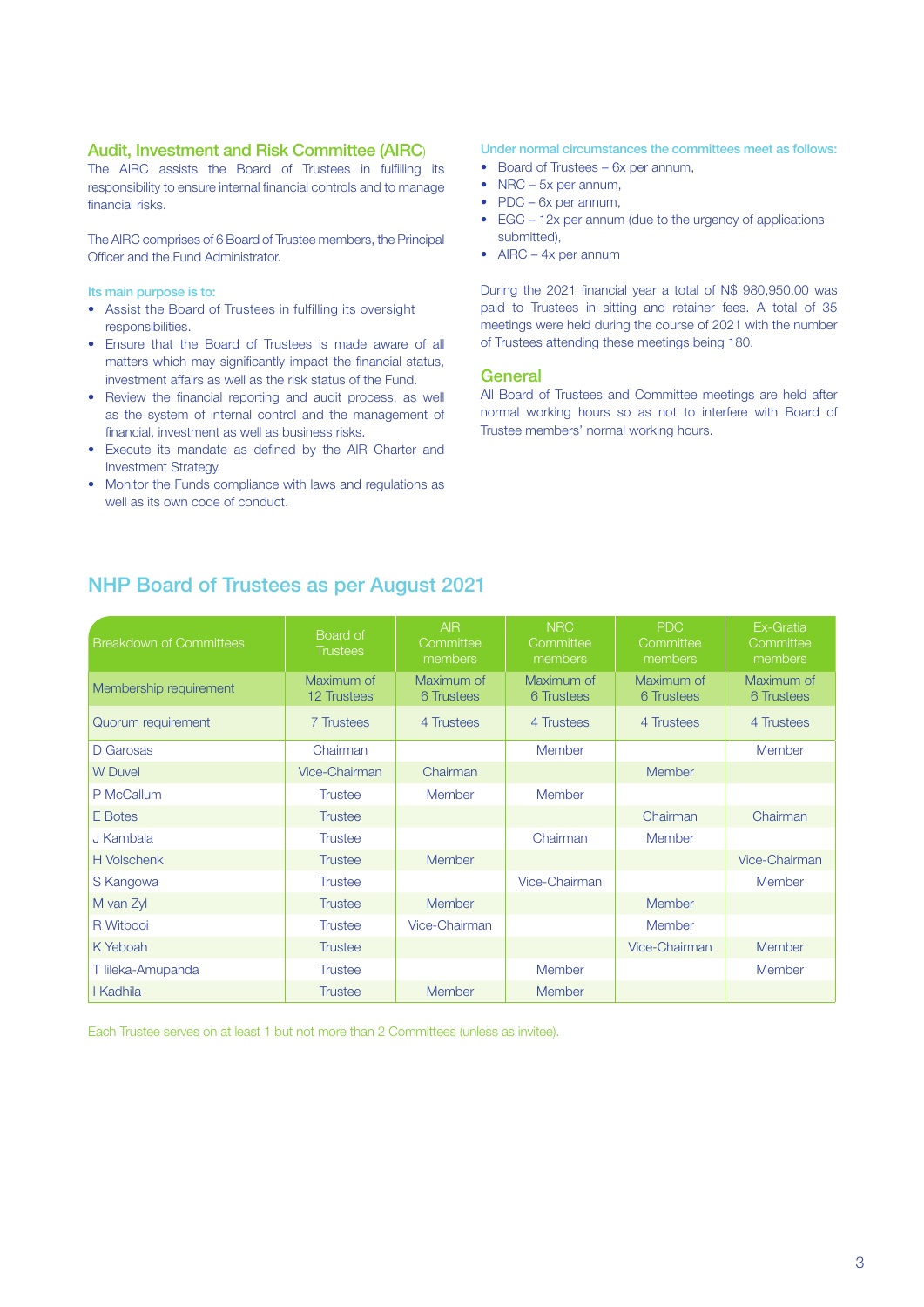# Minutes of the 2021 Annual General Meeting of the NHP Medical Aid Fund

Held in the Medscheme Boardroom, 1st floor, Demushuwa Suites, Kleine Kuppe via Zoom video conference at 11:30 on Friday, 25 June 2021.

#### Present:

| Mrs. D. Garosas     |   | <b>NHP Chairperson</b>     |
|---------------------|---|----------------------------|
| Mrs. S. Chamberlain |   | <b>NHP</b> Trustee         |
| Dr. M. Diekmann     |   | <b>NHP</b> Trustee         |
| Ms. E. Botes        | ۰ | <b>NHP</b> Trustee         |
| Ms. A. Feris        |   | <b>NHP</b> Trustee         |
| Mrs. S. Kangowa     |   | <b>NHP</b> Trustee         |
| Mrs. J. Kambala     |   | <b>NHP</b> Trustee         |
| Mrs. H. Volschenk   |   | <b>NHP</b> Trustee         |
| Mr. W. Duvel        |   | <b>NHP</b> Trustee         |
| Mrs. R. Witbooi     |   | <b>NHP Trustee</b>         |
| Ms. M. van Zyl      | - | <b>NHP Trustee</b>         |
| <b>NHP Members</b>  |   | As per attendance register |
|                     |   |                            |

Apologies:

Mr. P. McCallum - NHP Trustee

#### In Attendance:

| Mr. J. Wiedow     | <b>Principal Officer</b> |
|-------------------|--------------------------|
| Mr. C. Hoffman    | <b>MHRS Actuary</b>      |
| Mr. R. Saunderson | Medscheme Namibia        |
| Mr. R. Skolnic    | Medscheme Namibia        |
| Mr. W. Bronner    | Medscheme Namibia        |
| Mr. H. Kaulinge   | Medscheme Namibia        |
| Mrs. D. Stahn     | Medscheme Namibia        |
| Ms. M. Harrison   | Deloitte (Auditors)      |
| Mr. E. Uisso      | Deloitte (Auditors)      |
| Ms. P. Ndokosho   | <b>NAMFISA</b>           |
| Ms. R. Jantijes   | <b>NAMFISA</b>           |

### 1. Opening and welcome

The Chairperson opened the meeting and welcomed all present, including members of the Fund, the Auditors, the Principal Officer and the Administrator. Due to COVID-19 restrictions, the AGM was held via virtual consultation and the Chairperson requested that those attending via video conference indicate by unmuting and raising their hand should they have any questions or wish to contribute towards the discussion.

### 2. Constitution and quorum

The Chairperson declared the meeting duly constituted and confirmed a quorum present.

### 3. Approval of the agenda

To transact such other business as may be transacted at the AGM, subject to the rules of the Fund and the provision of the Medical Aid Funds Act, 1995 (Act 23 of 1995), notices of motions are to be placed before the meeting must reach the Principal Officer at po@nhp.com.na by no later than 7 days prior to the date of this meeting.

The Chairperson noted that the agenda was closed since the Principal Officer confirmed that no additional points were received from members prior to the meeting. The agenda was adopted with no amendments being made.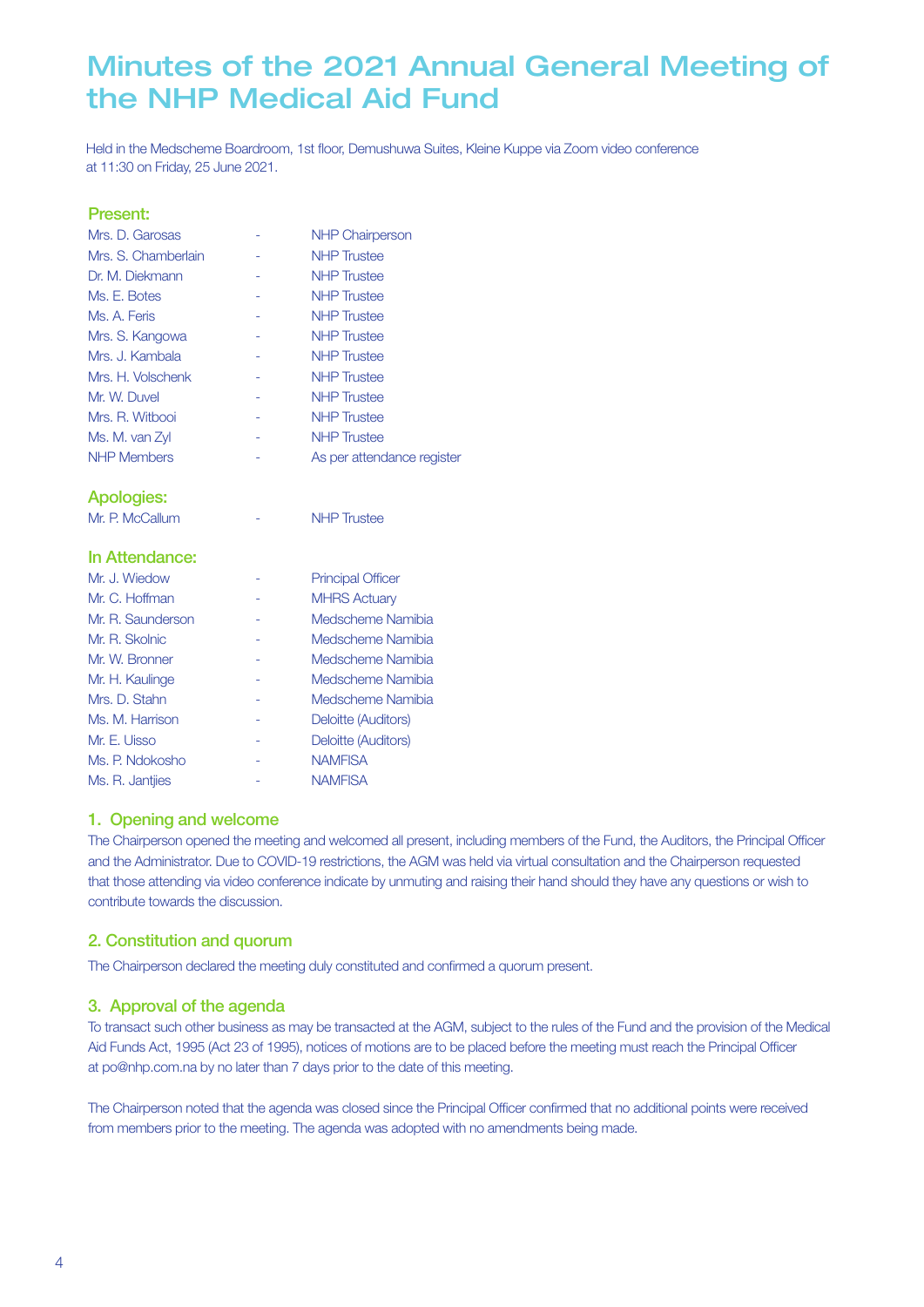### 4. Introduction of the NHP Trustees and its sub-committees

The Chairperson noted that the NHP Board of Trustees comprises of 12 Trustees. These Trustees have a fiduciary duty to represent the interests of members at all times. Members who nominate themselves for Trusteeship should do so for the right reasons and without conflict of interest or self-enrichment. All Trustee meetings are held on an after-hours basis and it is expected that all Trustees show commitment and be present and on time for these meetings.

Four sub-committees were created to assist the Board of Trustees in the execution of its duties and decision making.

The 4 sub-committees are as follows:

- Nomination and Remuneration Committee (NRC)
- Product Development Committee (PDC)
- Ex-Gratia Committee (EGC)
- Audit, Investment and Risk Committee (AIRC)

The NHP Trustees introduced themselves to all present and indicated on which sub-committees they serve on.

#### 5. Approval of the minutes of the AGM held on Thursday, 25 June 2020

The Chairperson asked for confirmation that the minutes as presented were a true reflection of the proceedings at the AGM held on Thursday, 25 June 2020. There were no questions and the minutes were subsequently adopted.

#### 6. Presentation of the Chairman's report

The Chairperson presented her report for the year-ended 31 December 2020 and highlighted the following:

- 2020 proved to be a year that was not witnessed before, both from a Namibian context and also from a global perspective. The onslaught of the COVID-19 pandemic had wide-ranging effects on the economy as well as on people's health. This was an illness whose wide-ranging impact has not yet been experienced before and resulted in many people losing their jobs, becoming very ill and passing away. Despite this major challenge associated with 2020, NHP as a Fund managed to have a good financial year.
- NHP reported a surplus in difficult operating conditions which was largely due to the lockdown measures put in place by government and elective procedures being cancelled for a large part of 2020 due to the risk and fear associated with the COVID-19 pandemic. Notwithstanding all the setbacks, the Fund ended the 2020 financial year with a solvency ratio of 39.3%, which is 7.1% higher than the budgeted figure of 32.2%.

| Total assets:          | N\$713,050,000 |
|------------------------|----------------|
| Net surplus:           | N\$105,281,000 |
| Solvency ratio:        | 39.3%          |
| Return on investments: | N\$52,798,000  |

#### **Achievements**

The following awards were presented to NHP during 2020:

- PMR Africa Diamond Arrow Award in the business sector: 1st Overall for Excellence in the Namibian medical aid industry for the eleventh consecutive year;
- PMR Africa Diamond Arrow Award: 1st Overall for the institution/company doing the most to fight the COVID-19 pandemic in Namibia.

#### Operational Efficiencies

- 97.76% of all claims are being paid within 30 days from receipt;
- NHP remains the only Fund that pays claims on a weekly basis;
- Robust management of Fraud, Waste and Abuse of members' benefits resulted in a gross recovery of N\$1,991,590 up to the end of 2020. Members are urged to help safeguard the Fund against over servicing and to report suspicious healthcare fraud, waste and abuse via the fraud hotline.

The end of 2020 did not see the end of the COVID-19 pandemic in Namibia and also not globally. Members continue to become sick with the illness and vaccines have only recently arrived in Namibia, with the uptake from the community to be vaccinated being slow and therefore the continued risk associated with the disease remains high.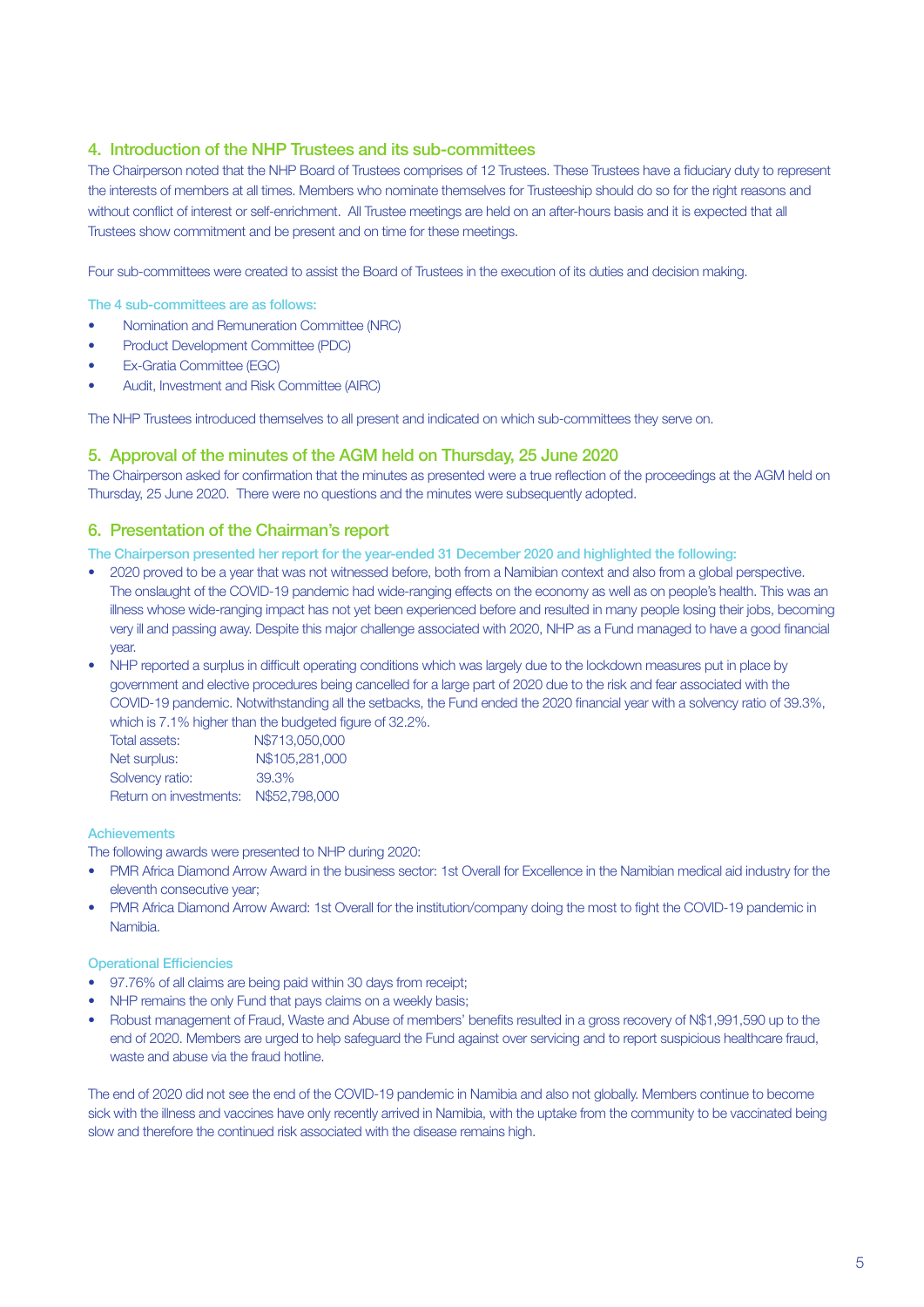The Fund continues to focus on managing the risk of its high risk and chronically ill members, evident through a higher prevalence of lifestyle diseases such as diabetes and hypertension as well as an increase in hospital admissions for digestive procedures, eye procedures, infectious diseases and also dental procedures, medical specialists and cancer patients which contributes to an increase in healthcare costs.

The Chairperson thanked members, stakeholders and service providers for their support in achieving a sound performance in challenging conditions. Thanks was also extended to the Board of Trustees, Principal Officer and the Administrator, Medscheme Namibia, for their invaluable input throughout the year.

The Chairman's report was duly noted by all present.

#### 7. Adoption of the annual financial statements for the year ended 31 December 2020

The Chairperson of the NHP Audit, Investment and Risk Committee, Mrs Chamberlain, presented the financial results for the 2020 financial year.

The following results were highlighted:

- A net contribution income of N\$ 1,315,785;
- A net healthcare surplus of N\$ 47,158,000 was reported for the period under review;
- A net surplus of N\$ 105,281,000 was recorded for 2020;
- Total funds and liabilities for the period under review amounted to N\$ 713,050,000;
- A solvency ratio of 39.3% was recorded at the end of 2020;
- The Fund had a total of 32,629 Principal members as per 31 December 2020.

Mr. Fabian Tait commended the Fund in maintaining a solvency ratio of 39.3% in the challenging conditions experienced in 2020.

The Annual Financial Statements as presented were approved and adopted by all present.

#### 8. Approval of trustee remuneration fee structure for 2020/2021

As per NAMFISA Directive PI/MA/1/2014 the Trustees' remuneration fee structure needs to be presented and approved at every AGM. The sitting fees are paid to Trustees serving on the Board of Trustees and the respective sub-committees.

The Principal Officer presented the proposed remuneration fee structure for 2021/2022 which depicted an increase of 3.9% (based on NCPI for April 2021) and which will apply as from 1 July 2021.

With no further questions from the members present, the Trustee remuneration structure for 2021/2022, as presented, was approved by the AGM.

#### 9. Announcement of the newly elected trustees to serve for the next 3 years

Ms. Melanie Harrison from Deloitte introduced herself to all present, noting that Deloitte, as the auditors of the Fund, were requested to assist with the electronic voting process to ensure that the necessary rules are enforced and to provide assurance to members, the Administrator and the Regulator that the process was fair and transparent.

Ms. Harrison highlighted the following:

- Electronic voting was conducted for the fourth year running and voter participation increased by 37% in 2021 compared to 2020;
- The Trustee nomination process was handled by the Administrator. Deloitte created a ballot with the nominees using a platform called ElectionBuddy;
- Medscheme provided Deloitte with a list of main member membership numbers, mobile numbers and cell phone numbers and individual links were sent out to each main member with a unique key to enable online voting;
- The number of casted votes tallied amounted to 4736, with 176 voters that abstained from voting.
- All votes cast were valid due to the platform tool which prevented invalid options and the results were exclusively available to Deloitte immediately after the close of voting.

Ms. Harrison then proceeded to read the results of the voting process, announcing the two candidates who had received the highest amount of votes in the respective categories:

- In the category of Investment skills Ms. Ella Kavita with 551 votes and
- In the category of Legal skills Mrs. Taimi Ileka-Amupanda with 957 votes.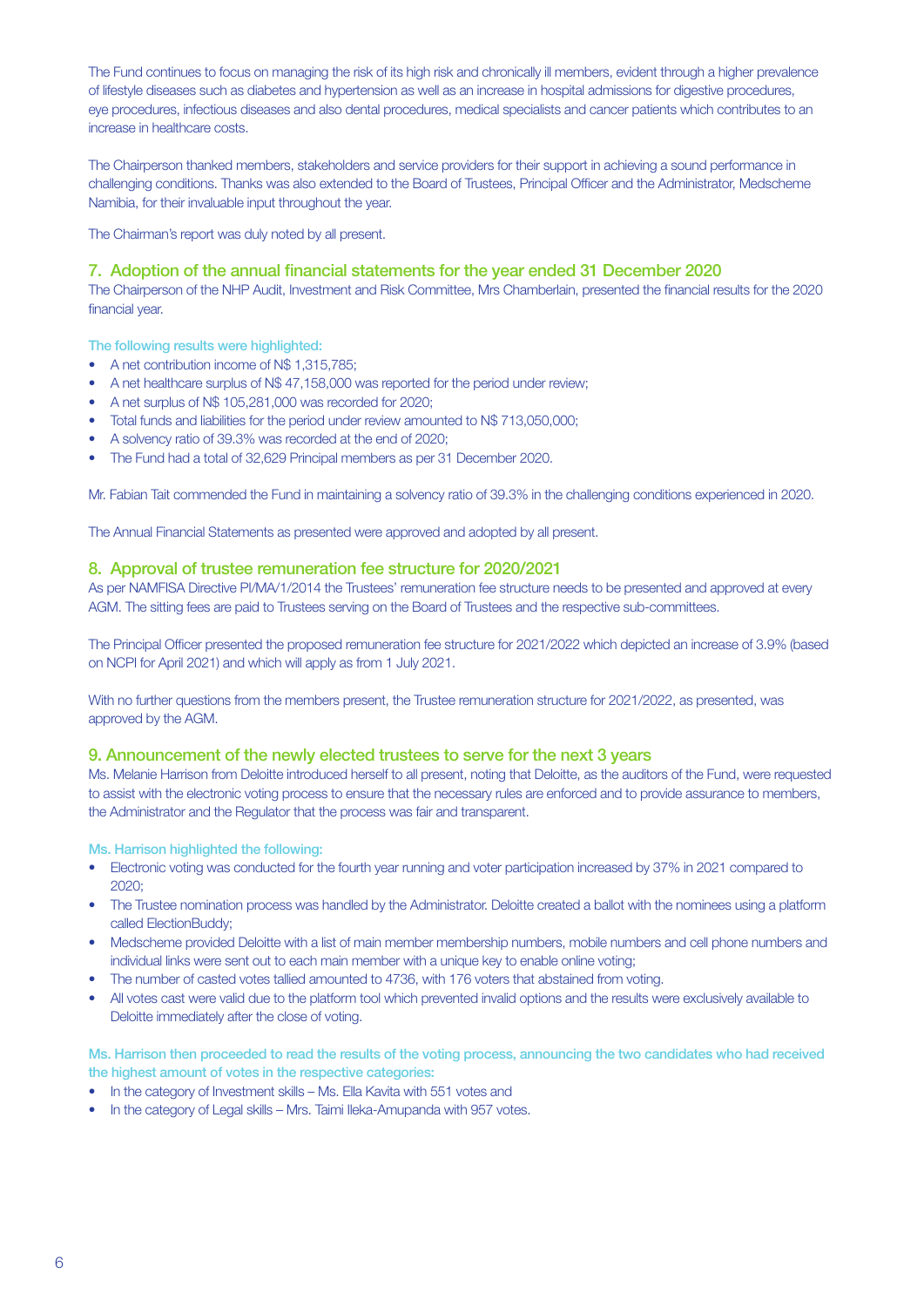Ms. Kavita subsequently informed all present that she had in the meantime resigned from her employment company and would no longer be a member of NHP as from 31 July 2021 due to her new employer belonging to a different medical aid fund. The Chairperson thanked Ms. Kavita and noted that it is a prerequisite of the Fund that a Trustee must be a principal member of NHP. With Ms. Kavita no longer being eligible to stand as a Trustee, the candidate with the next highest amount of votes cast in the category of Investment skills would be elected as the successful Trustee. Mr. Immanuel Kadhila was consequently confirmed as the elected Trustee in the category of Investment skills with 539 votes.

In the category of Medical skills, Dr. Kwasi Yeboah was appointed by the Board of Trustees to the NHP Board, replacing the outgoing Trustee, Dr. Martin Diekmann.

The Chairperson thanked Ms. Harrison and Deloitte for their assistance and congratulated the newly elected and appointed Trustees, welcoming them to the NHP Board of Trustees.

The floor was then opened for any questions by those present. There were no further questions from the members present.

#### 10. Close of meeting

The Chairperson thanked everybody for their attendance and input and, with there being no further matters to discuss, closed the meeting at 12h05.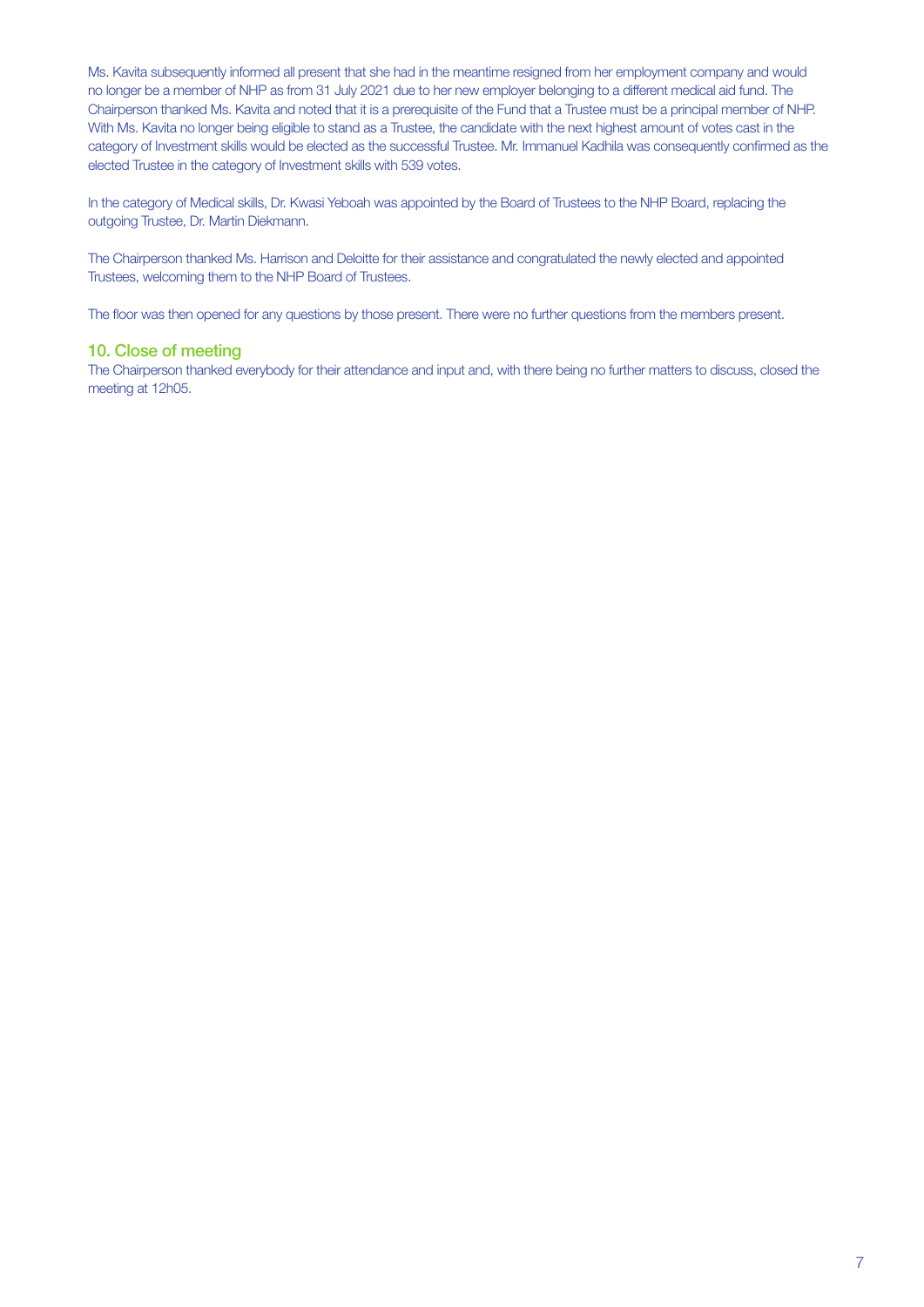# Chairman's report

On behalf of Namibia Health Plan ("the Fund") Board of Trustees, I am pleased to present our Integrated Report for the year-ended 31 December 2021. In doing so, we fully acknowledge our statutory obligations, the importance of continued sustainability of the Fund and access to cost effective healthcare for the well-being of our members.

The Fund's continued ability to discharge its principal mandate of defraying the cost of access to quality healthcare services, while managing external pressures and maintaining a strong solvency, proved challenging but yet achievable. Amidst rising healthcare costs coupled with the challenging economic backdrop, the Board of Trustees focus has remained steadfast on the sustainability of the Fund.

The COVID-19 pandemic continued into 2021 and contrary to expectations that the worst had passed, the worst of the COVID-19 pandemic impacted Namibia very hard with the Delta variant and associated severe illnesses and deaths witnessed in our society. The impact of the pandemic is still being experienced in the form of physical and mental wellness, the impact on tourism and the loss of job opportunity and a general economic downturn. As a result, the Board of Trustees remains focused on securing the financial stability of the Fund in order to ensure continued affordability of contributions whilst at the same time continuing to offer meaningful benefits to its members.

#### Financial Performance

NHP reported a deficit of N\$ 30 million during difficult operating conditions which was largely due to the impact of the pandemic, some of which includes the postponement of elective procedures being bundled once the epidemic started to wane towards the end of the year. Nonetheless, the Fund ended the 2021 financial year with a solvency ratio of 36% which is 2% lower than the budgeted figure of 38%.

#### **Achievements**

- PMR.africa Diamond Arrow award for excellence in the business sector Medical Aid Funds: 1st Overall for companies and institutions doing most in their sector over the past 12 months to stimulate the economic growth and development of Namibia
- PMR Africa Diamond Arrow in the business sector: 1st Overall for companies and institutions demonstrating exceptional managerial and corporate governance qualities.

#### Operational efficiencies

- 97% of all claims are paid within 30 days of receipt.
- NHP continues to pay claims on a weekly basis.
- NHP maintains a dedicated Whistleblower Hotline for members to report on any suspicious activities involving Fraud, Waste and Abuse of member's benefits. Through a robust process the Fund was able to recover close to N\$ 2,746,429.36 up to the end of 2021.
- The Fund continues to apply managed healthcare programmes used to identify members at risk of chronic diseases and enabled them to manage their healthcare proactively, reducing hospital admissions of diabetes patients and contributing to cost containment in the management of other chronic conditions.

#### **Initiatives**

New initiatives are designed to support the Fund in achieving and maintaining its strategic goals of financial stability, providing competitive and value based offerings and to reinforce NHP's position as a leader in healthcare funding. The Fund continues to maintain a strong emphasis on cost containment plans as well as initiatives to focus on member health and assistance to better manage their chronic risk exposure in a pro-active manner.

In an effort to assist members during these difficult times the Fund provided a focused initiative on mental health hosting a series of online sessions through our "NHP Mindfull Revolution" programme. The programme aims at creating greater mindfulness and awareness. It was initiated to empower members with the skills and tools required to deal with the effects of illness, loss of family members, the effect of isolation, loss of income and jobs and many more.

#### **Challenges**

Amidst the challenges imposed not only on the medical aid fund industry, but indeed the entire Namibian economy, it remains difficult to grow the membership let alone trying our utmost to support our members to retain their medical aid fund membership. We realize that the value of belonging to a medical aid fund has never been more visible than during this time of illness and a global pandemic with the mood changing away from a medical aid fund being a grudge purchase.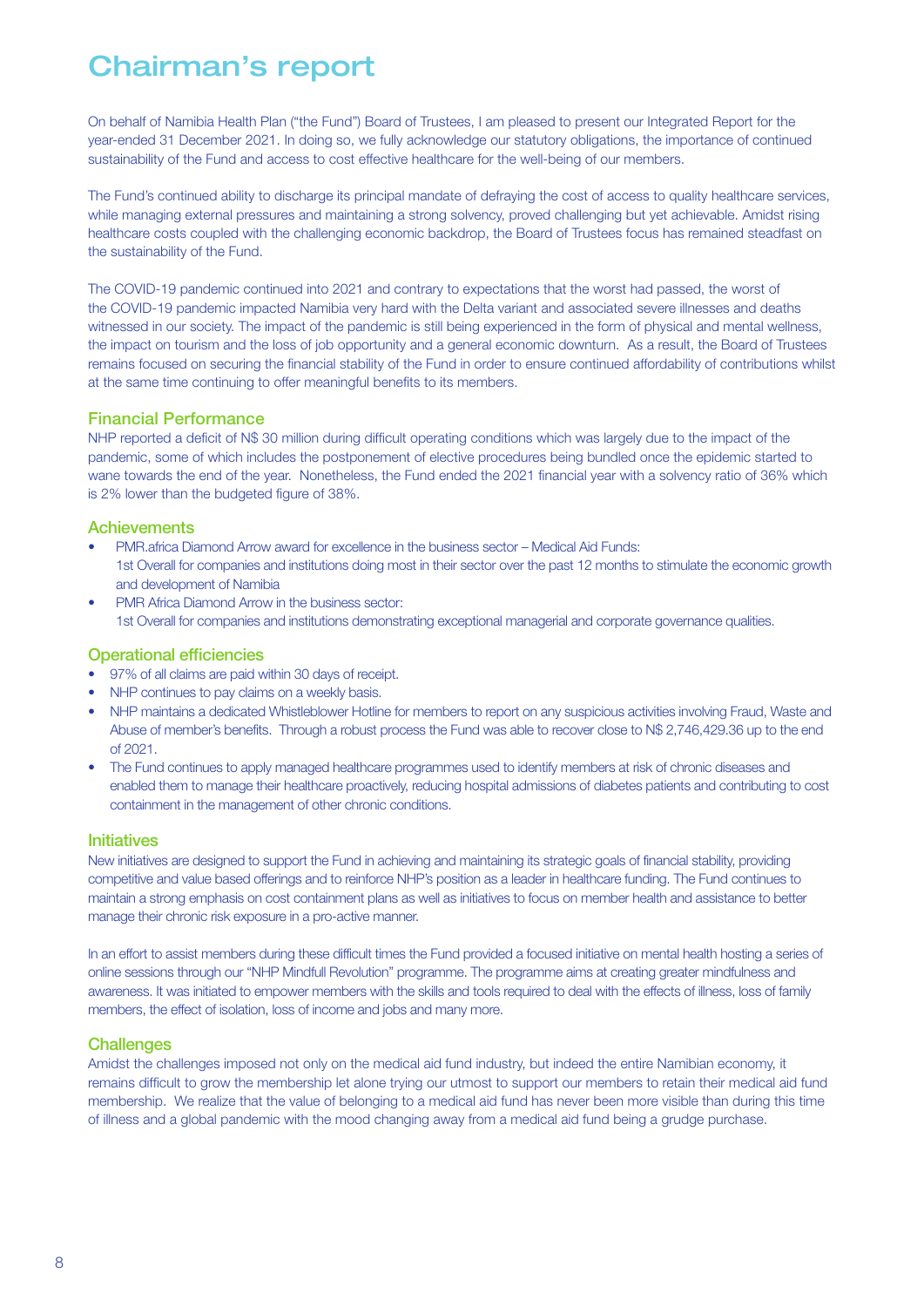The COVID-19 pandemic has had a major impact on the market and can largely be seen as a major disruptive event changing the way in which we perform a lot of tasks and processes. If one thing is certain then it is that COVID-19 enforced change at various levels in our society which otherwise would not have seemed possible. One of the most critical impacting factors most certainly is the way in which we interact with each other and the way we interact and communicate with our members. In order to adapt to these changing circumstances we saw greater use of remote technology, less face-to-face meetings, and increased virtual connectivity, people working more from home.

The Fund continues to support and promote the fact that our members should get vaccinated in order to combat the spread of the disease. We also support the fact that we need to take all precautionary measures relating to the promotion of personal hygiene and sanitation in order to prevent the spread of other diseases which are regularly reported in the media.

#### **Conclusion**

In closing, on behalf of the Board of Trustees, I would like to take this opportunity to thank the Board of Trustees for their dedication and professional commitment during the past year, in providing the needed guidance and strategic leadership on key matters pertinent to the Fund.

To the Administrator, Medscheme Namibia, as the backbone to the Fund, we value your commitment and appreciate all the hard work you have put in over the past year.

To the members of NHP, we the Board of Trustees, as always, remain humbled and appreciative of your continued confidence in our stewardship of your Fund.

Wishing you all good health!

Ms. Dantago Garosas Chairman, Board of Trustees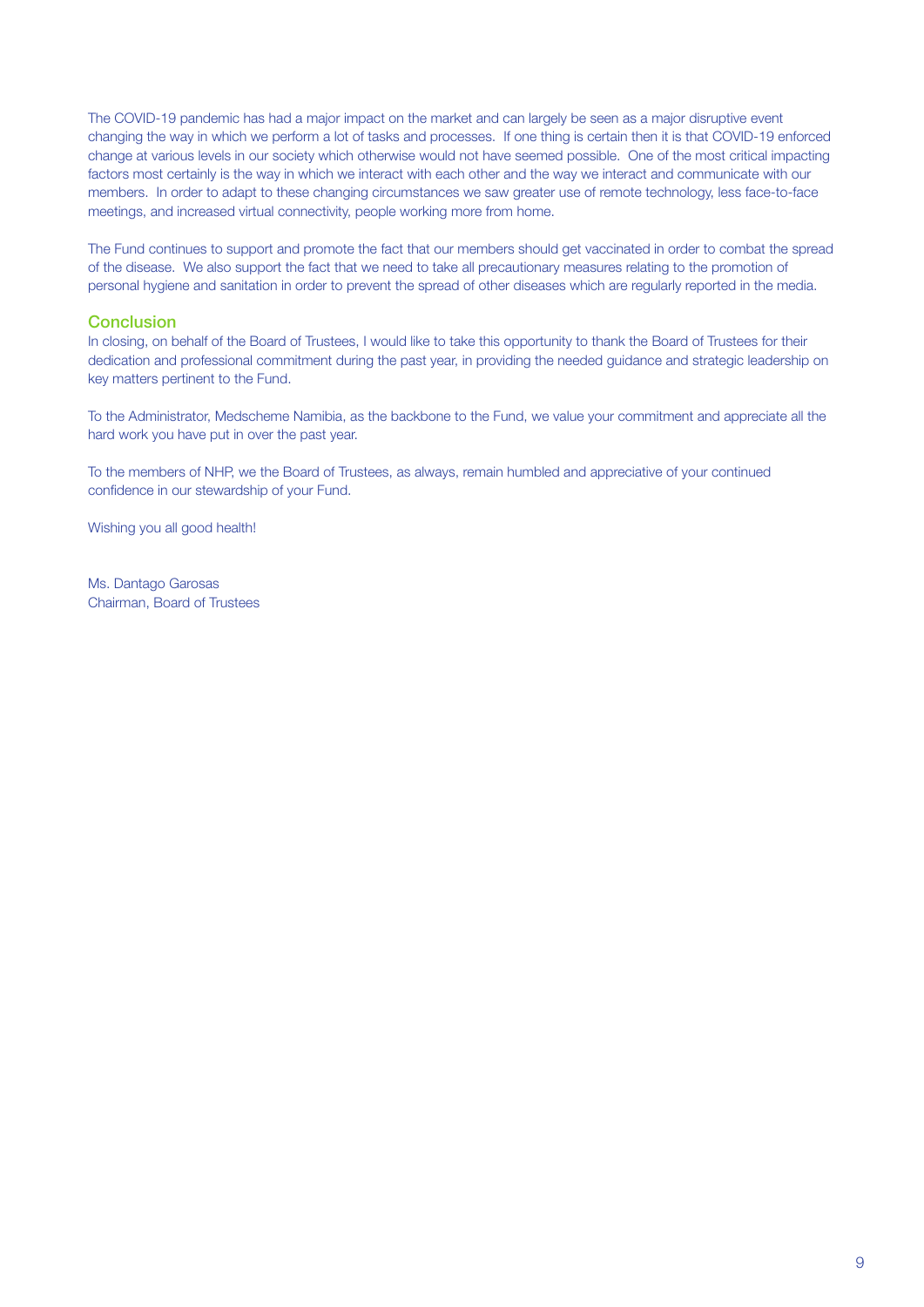## Financial performance: Year ended 31 December 2021

| Statement of comprehensive income for the year ended 31 December 2021 |                 |                 |
|-----------------------------------------------------------------------|-----------------|-----------------|
|                                                                       | 2021<br>N\$'000 | 2020<br>N\$'000 |
| Net contribution income                                               | 1,370,584       | 1,315,785       |
| Net claims incurred                                                   | (1,312,812)     | (1, 127, 865)   |
| Gross healthcare result (surplus/loss)                                | 57.772          | 187,920         |
| Non-healthcare expenses                                               | (144, 759)      | (140, 762)      |
| Net healthcare result (surplus/loss)                                  | (86, 987)       | 47,158          |
| Investment income                                                     | 52.781          | 52.798          |
| Other income                                                          | 3.769           | 5.325           |
| Net surplus for the year                                              | (30, 437)       | 105.281         |

| Statement of financial position as at 31 December 2021     |                 |                 |
|------------------------------------------------------------|-----------------|-----------------|
|                                                            | 2021<br>N\$'000 | 2020<br>N\$'000 |
| <b>Assets</b>                                              |                 |                 |
| Non-current assets                                         | 89,024          | 70,749          |
| <b>Current assets</b>                                      | 630,099         | 642,301         |
| <b>Total assets</b>                                        | 719,123         | 713,050         |
| <b>Funds and liabilities</b>                               |                 |                 |
| Members' funds                                             | 540,894         | 571,331         |
| <b>Current liabilities</b>                                 | 178,229         | 141,719         |
| <b>Total funds and liabilities</b>                         | 719,123         | 713,050         |
| Key ratios                                                 |                 |                 |
| Reserve level<br>(Members' funds/gross contributions)      | 35.7%           | 39.3%           |
| <b>Efficiency</b><br>(Non-healthcare costs/premium income) | 10.6%           | 10.7%           |
| Principal members                                          | 32,988          | 32,629          |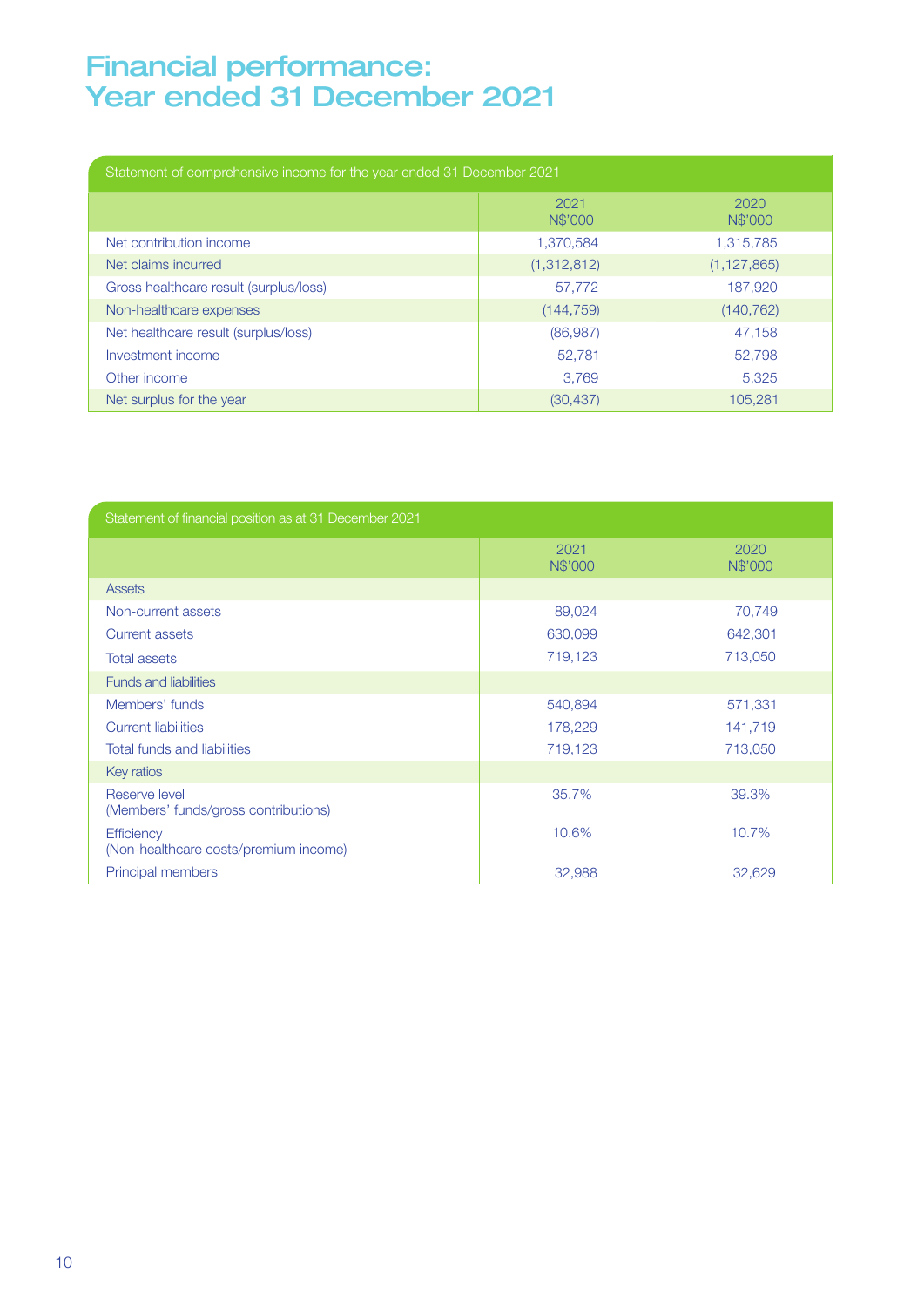

# Emergency numbers

## Evacuation/ambulance providers Namibia

| Main area of coverage                                       | <b>Emergency evacuation provider</b>                  | Contact number/s                                 |
|-------------------------------------------------------------|-------------------------------------------------------|--------------------------------------------------|
| All major centres & air ambulance evacuation<br>countrywide | <b>Lifelink Emergency Services</b>                    | 999 (from any landline) / 064 500 346            |
| All major centres countrywide                               | E-Med Rescue 24                                       | 081 924 / 083 924<br>061 411 600 / Toll Free 924 |
| Coast                                                       | St. Gabriel Community Ambulance Trust                 | 085 955 / 081 124 5999                           |
| (Arandis, Walvis Bay, Swakopund & Henties Bay)              | <b>Code Red Medical Services</b>                      | 085 9900 / 085 705 8940 (from cell)              |
| Eenhana                                                     | Intensive Therapy Unit Ambulance Services             | 081 444 7807                                     |
| Grootfontein                                                | <b>Ohangwena Private Ambulance Services</b>           | 081 9797 / 081 571 2695 / 067 241 091            |
| International travel only                                   | <b>International SOS Namibia</b>                      | 081 129 3137                                     |
| Katima Mulilo                                               | <b>Ohangwena Private Ambulance Services</b>           | 081 9797 / 081 571 2695 / 067 241 091            |
|                                                             | Enkehaus Private Hospital - Ambulance Service         | 061 302 931 / 085 718 3525                       |
| Long distance countrywide                                   | <b>Intensive Therapy Unit Ambulance Services</b>      | 081 444 7807                                     |
|                                                             | <b>Crisis Respone</b>                                 | 081 881 8181 / 061 303 395 / 083 3912            |
| Mercy flights countrywide                                   | MR 24/7                                               | 085 956 / 061 255 676 / 081 257 1810             |
|                                                             | <b>Crisis Response</b>                                | 081 881 8181 / 061 303 395 / 083 3912            |
| Okahandja                                                   | <b>Emergency Assist 991</b>                           | Toll Free 987                                    |
|                                                             | Lifeline Medical Rescue Cc                            | 081 222 9810                                     |
| Okahandja and surrounding areas                             | Okahandja Paramedical Services                        | 987                                              |
| Ondangwa & countrywide                                      | <b>Ondangwa Ambulance Services</b>                    | 081 902 00 / 081 237 5437                        |
| Otjiwarongo                                                 | MR 24/7                                               | 085 956 / 061 255 676 / 081 257 1810             |
| Outapi, Oshakati & surrounding areas                        | <b>Outapi Ambulance</b>                               | 065 251 022 / 061 251 800                        |
| Outapi, Ongwediva, Ondangwa                                 | Namibia Private Ambulance Services                    | 081 9696                                         |
| Rehoboth                                                    | <b>Elite Emergency Rescue Services</b>                | 081 450 9333                                     |
| <b>Rosh Pinah</b>                                           | Roshcare Clinic Ambulance Services                    | 063 274 911 / 063 274 918 / 081 161 8734         |
|                                                             | Life Employee Health Solution Namibia / Sidadi Clinic |                                                  |
| Rundu                                                       | Namibia Private Ambulance Services                    | 081 9696                                         |
| Tsumeb                                                      | MR 24/7                                               | 085 956 / 061 255 676 / 081 257 1810             |
|                                                             | Ohangwena Private Ambulance Services                  | 081 9797 / 081 571 2695 / 067 241 091            |
| Windhoek & surrounding areas                                | <b>AEMS Ambulance Services</b>                        | 081 963 / 061 300 118                            |
|                                                             | <b>City of Windhoek Emergency Services</b>            | 061 211 111                                      |
|                                                             | <b>Crisis Response</b>                                | 081 881 8181 / 061 303 395 / 083 3912            |
|                                                             | MR 24/7                                               | 085 956 / 061 255 676 / 081 257 1810             |
|                                                             | <b>Ohangwena Private Ambulance Services</b>           | 081 9797 / 081 571 2695 / 067 241 091            |